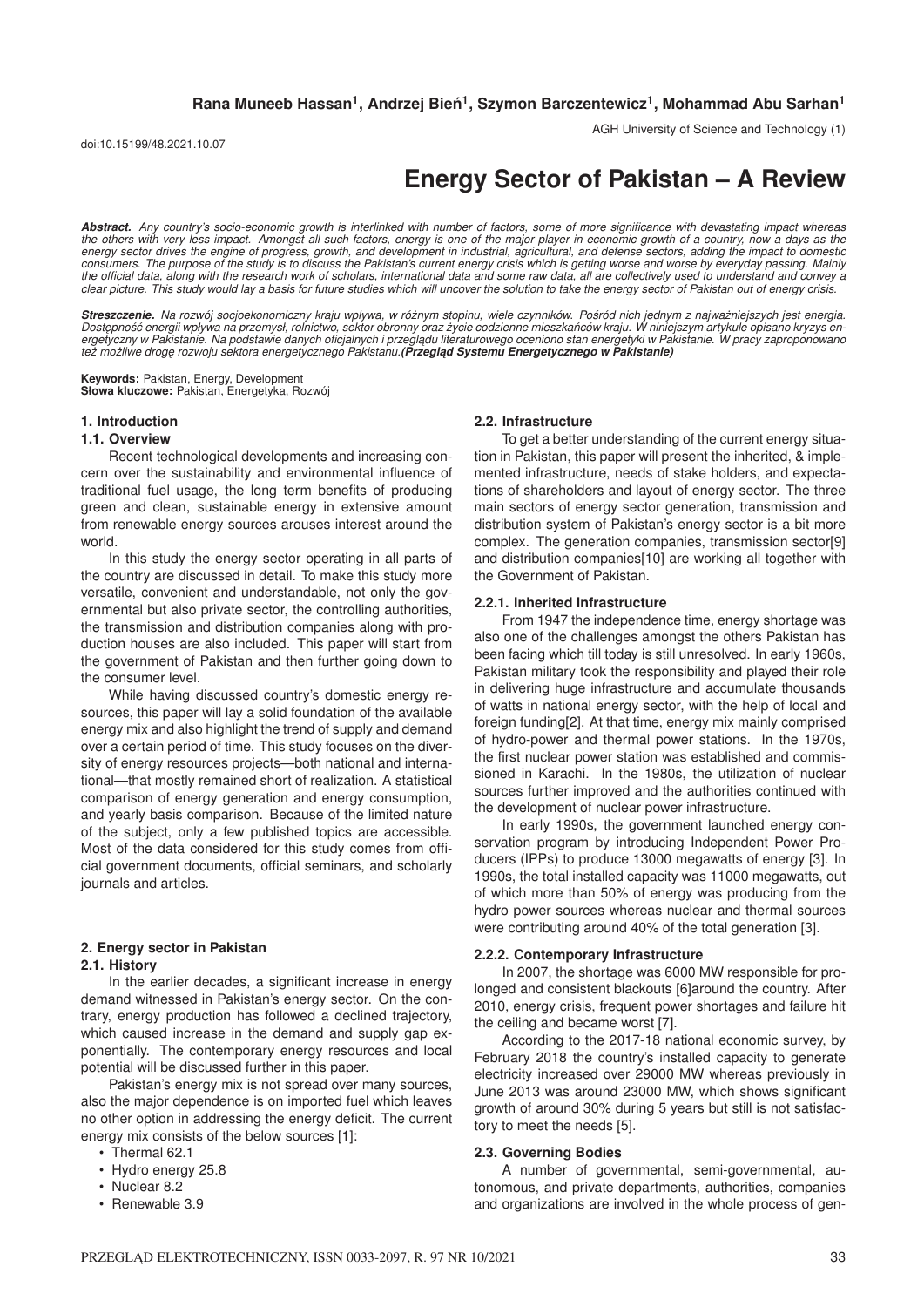

Fig. 1. Energy Sector in Pakistan

erating energy through different means, then transmission of energy nationwide and finally pass on the energy to the consumer level.

The energy generation is based on more than one source i.e, hydro, thermal, nuclear, renewable, and others and more than 42 Independent Power Producers (IPPs) are involved in the generation. All generated energy are then entered into the national grid managed by another independent body responsible for transmission lines and infrastructure. Then 11 distribution companies came into play for distribution within their specified areas. (Fig. 1), presents the hierarchical structure of energy sector in Pakistan:

## **2.3.1. MINISTRY OF WATER AND POWER**

The Ministry of Water and Power was a federal ministry in Pakistan. The ministry was dissolved in August 2017. The water and power divisions shifted to Ministry of Water Resources and Ministry of Energy respectively.

## **2.3.2. WAPDA**

Pakistan Water and Power Development Authority (WAPDA) was came into being in 1958. Federal government took the administrative control of this autonomous authority. Structural changes were made in past to make sure that WAPDA could solely focus on the development of water reservoirs and hydro-power resources in more effective and efficient manner.

WAPDA is focused on the construction of five, multidimensional short and long-term water reservoirs in coming years to serve purposes like water storage, energy generation and flood control. The goal is to ensure the continuous supply of economical, green and clean energy to the consumers. The construction of water reservoirs like dams will be vital for hydro-power projects and to meet the water requirements.

## **2.3.3. AEDB**

In May 2003, the Federal Government established the Alternative Energy Development Board (AEDB) and set milestone for year 2030, of generating over 5% of total power capacity through renewable energy technologies. The government of Pakistan authorize AEDB to perform following tasks:

- Evolve private sector to implement policies, programs and projects within the scope of ARE
- Ensuring the sustainable economic growth through development & generation of ARE
- Proactively transferring of technology & developing local manufacturing units for ARE

• Promotion and commercialization of ARE resources based energy generation

## **2.3.4. PEPCO**

Another company working as a division of Ministry of Water and Power is Pakistan Electric Power Company (PEPCO). Following companies are operating under PEPCO:

- National Transmission & Despatch Company (NTDC)
- Generation companies (GENCOs)
- Distribution companies (DISCOs)

## **2.3.4.1. GENCOs**

Generation Company (GENCO) is a company responsible for power generation in Pakistan. The Water and Power Development Authority is the owner of all these companies but still they are operating separately [8]. There are currently four GENCOs which are working with WAPDA.

## **2.3.4.2. DISCOs**

Distribution companies (DISCOs) are operating under Pakistan Electric Power Company (PEPCO) and are responsible for the distribution of electricity in the respective specified allocated areas by purchasing electricity from generation companies and sell it to consumer. The Government of Pakistan owned all the distribution companies except the K-Electric which was privatized.

# **2.3.4.3. NTDC**

National Transmission & Despatch Company (NTDC) is a governmental company solely engaged in power transmission across the country.[11][12] The NTDC owned network of 5970 kilometers of 500 KV transmission lines and 11322 kilometers of 220 KV also sixteen 500 KV and forty-five 220 KV grid stations all across the country.[12]National Transmission and Despatch Company (NTDC) administers the interconnected transmission networks by linking power generation units with load centers which are spread all over the country.

## **2.3.5. PAEC**

The Pakistan Atomic Energy Commission (PAEC) is an autonomous governmental authority & a scientific research institute, focused on promotion of nuclear science, and nuclear technology [13–14].

PAEC was established in 1956, and the active nuclear power plants are shown in (Fig. 2). PAEC has successfully delivered 5 commercial nuclear power plants. As of 2012, approximately 3.6% of overall power produced in the country is generated by commercial nuclear power plants, as compared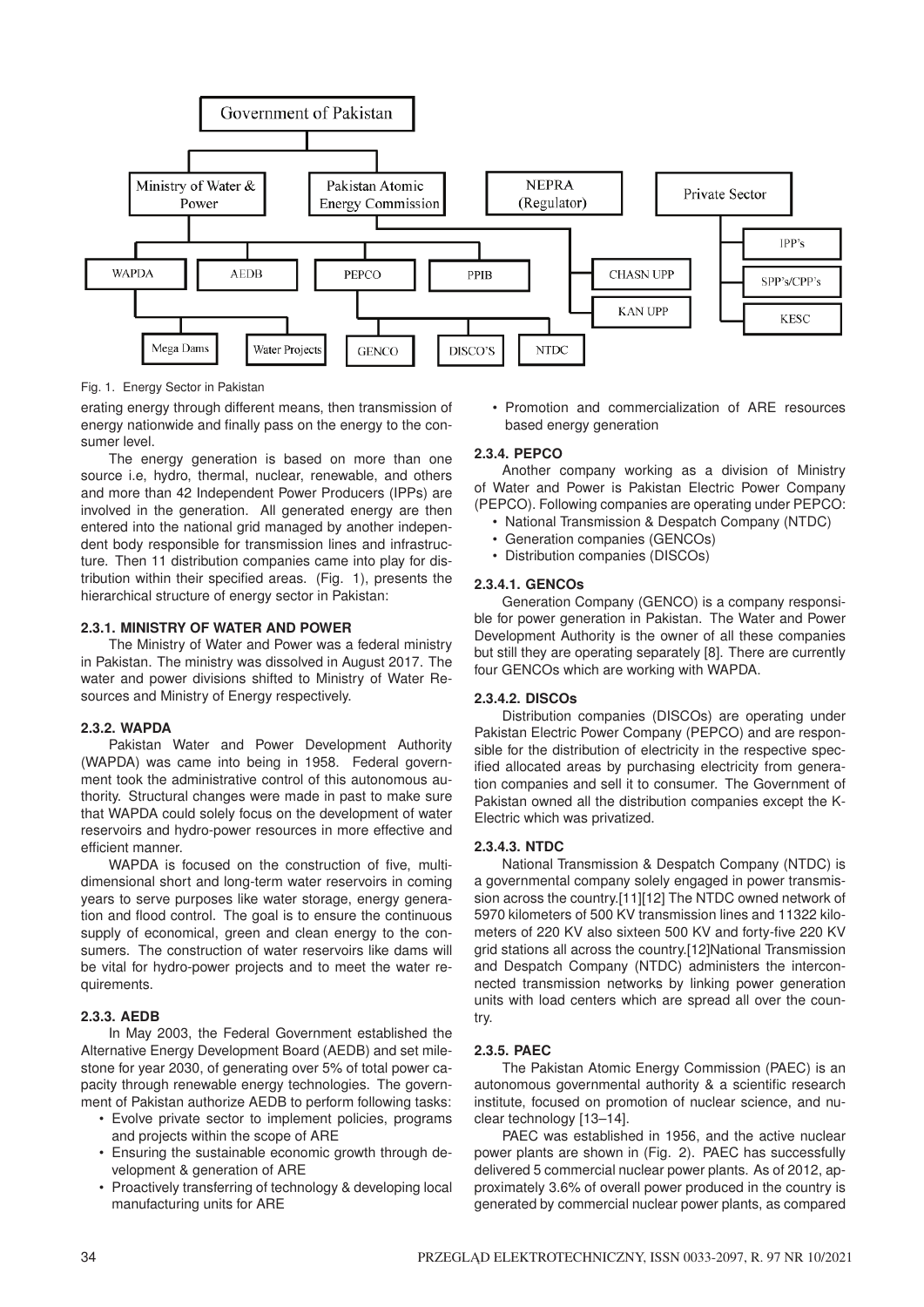to 62% from traditional energy resources, 33% from hydro power and approximately 0.3% from coal power plants. Pakistan plans on constructing 32 nuclear power plants by 2050.



#### Fig. 2. Nuclear Power Plants

In 1972, PAEC somehow managed to develop one nuclear reactor of only 85 MW with foreign help and it remained the only reactor for 3 decades. From 2000 on-wards, PAEC successfully launched 4 more nuclear power reactors and added 1320 MW collectively till 2017. The overall generation capacity of all nuclear power plants are presented in Table 1.

|  | Table 1. Nuclear Power Plants Capacity |  |  |  |  |
|--|----------------------------------------|--|--|--|--|
|--|----------------------------------------|--|--|--|--|

| Station         |     | Capacity (MW) Operational Status |
|-----------------|-----|----------------------------------|
| <b>KANUPP-1</b> | 85  | 1972                             |
| CHASNUPP-1      | 320 | 2000                             |
| CHASNUPP-2      | 320 | 2011                             |
| CHASNUPP-3      | 340 | 2016                             |
| CHASNUPP-4      | 340 | 2017.                            |

## **2.3.6. PRIVATE SECTOR**

## **2.3.6.1. KESC**

The electric supply company operating only in Karachi is K-electric. K-Electric (KE) is absolutely a joined investor owned company responsible for all three stages – generation, transmission and distribution. In short responsible of producing and delivering energy to consumers.

#### **2.3.7. IPPs**

An independent power producer (IPP) is an entity, not a public company but owns facilities to generate electricity power for sale to utilities and end users. In 1994, Pakistan Government announced an investor oriented strategy to develop IPPs based on oil, coal and gas, which was vital in formation of 16 IPPS. Later on, in 1995, a hydro power policy was also pronounced which rose in development of country's first Hydro IPP.

In 2002, new government came up with new policy, through which more 12 IPPs added into the main stream. In 2015, again policy changed which further caused the addition of another 13 IPPs, mostly by Chinese companies. As of 2018, currently more than 40 IPPs are working in Pakistan.

## **3. Energy Mix**

Table 2.

## **3.1. Electricity Generation**

The hydropower generation share in overall total electricity generation has increased in FY2020 as compared to its share in FY2019. Recently, thermal has the largest share in the electricity generation. Gas and Re-gasified Liquefied Natural Gas (RLNG) are other cheaper sources. Decent growth of RLNG usage in energy mix has already taken part in improving supply to various power plants like Bhikki, Haveli Bahadur Shah, Balloki, Halmore, Orient, Rousch, KAPCO, Saif and Sapphir. Furthermore RLNG is also being supplied to massive fertilizer plants, industrial and transport sectors. The comparison of share of different sources of electricity generation is given below:

| <b>Share in Electricity Generation</b> |                |                     |       |  |
|----------------------------------------|----------------|---------------------|-------|--|
|                                        | Source         | 2019                | 2020  |  |
|                                        |                | (Jul-Apr) (Jul-Apr) |       |  |
|                                        | Hydro-power    | 24931               | 27270 |  |
|                                        | Thermal        | 61003               | 51629 |  |
|                                        | <b>Nuclear</b> | 2903                | 7049  |  |
|                                        | Renewable      | 7955                | 2057  |  |

In recent years the country is shifting the energy mix towards more sustainable resources and in just an year it can be seen, that the share in electricity generation through hydro-power, and nuclear increased by 5 % each whereas dependency on thermal has been decreased till here, the numbers are depicting a good picture, except that the decrease in renewable sources increased by remained almost the same between the same period of time in 2019 and 2020.



Fig. 3. Comparison Installed Capacity (FY 2019-2020)

Till April, FY2020, installed capacity of electricity was reached to 35,972 MW which in April 2019, was 33,452 MW, grew by 7.5 percent.

#### **3.2. Electricity Consumption**

As far as consumption is concerned, no major change witnessed in the pattern of electricity consumption. Whereas, during July-April FY2020, because of the better and prolonged rainy season, the consumption of electricity in agriculture sector declined.

| Table 3. Sector wise Electricity consumption share |  |  |
|----------------------------------------------------|--|--|
|                                                    |  |  |

| Sector      | Units (MWH)   | Units (MWH) |
|-------------|---------------|-------------|
|             | <b>Mar-19</b> | Mar-20      |
| Household   | 2,180,190     | 2,296,190   |
| Commercial  | 407,580       | 394,915     |
| Industry    | 1,966,390     | 1,505,957   |
| Agriculture | 606,180       | 411,257     |
| Others      | 566,700       | 505,245     |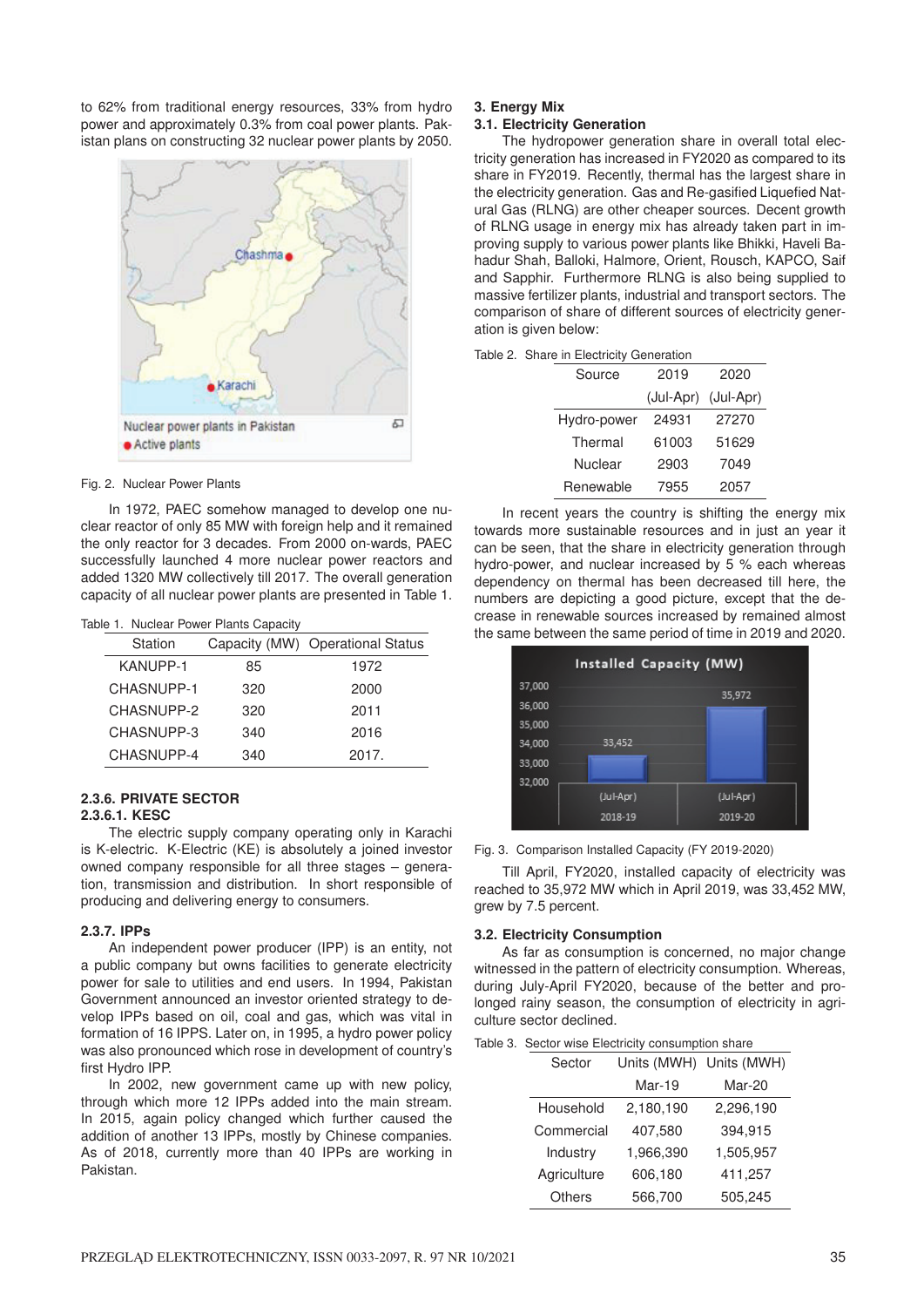As far as consumption is concerned, no major change witnessed in the pattern of electricity consumption. Whereas, during July-April FY2020, because of the better and prolonged rainy season, the consumption of electricity in agriculture sector declined. As the increase in population and more tendency of digitization has caused the increased household electricity consumption. The comparison between consumption patterns of electricity during March 2019-20 is shown above.

Also the change in percentage consumption during the Mar-2019 and 2020 is depicted in Fig.4.



Fig. 4. Sector wise consumption comparison

## **4. Transmission Lines**

The country is divided into two sectors, based on the geographical grounds, Northern part of the country where the major hydro-power plants are in installed and southern part of the country where thermal generation plants are responsible of generating electricity. One major challenge in this sector is the generation installations are remote and far from the load centers. The flow of power through transmission lines are as:

- Power transmission from north to center of the country in summer
- Power transmission from south to center of the country and north in winter

| Table 4. | Transmission Sector |  |
|----------|---------------------|--|
|          |                     |  |

| kV     |          | of Grid Transmission | MVA      |
|--------|----------|----------------------|----------|
|        | Stations | Line (km)            | Capacity |
| 500 kV | 16       | 5970                 | 22350    |
| 220 kV | 45       | 11322                | 31060    |

In summer, due to increased flow of water, the hydropower plants in north supply the electricity to center and coup with the increased demand of electricity whereas in winters the hydro-power plants could not generate at the fullest capacity because of harsh cold weather and the demand in the center also decreased so the electricity is transmitted from south to north.

## **5. Renewable Energy**

The renewable energy sources are not given enough space and importance in energy policy as well as current energy mix whereas the focus was only on traditional nonrenewable sources, which had a lasting impact on country's energy sector. Pakistan's first wind power project introduced and came live in 2012 which was the time when the whole world already have producing thousands of megawatts through such renewable projects.[4]

## **5.1. Wind Energy**

Pakistan possess about 346 GW potential for wind energy generation. In 2006's Energy Security Action plan, the government of Pakistan tasked the Alternative Energy Development Board to increase the wind energy share by 5 % in power generation capacity by year 2030. AEDB has developed commercial opportunities and numerous high paced projects to promote wind power generation. AEDB is running 40 wind power projects generating total of approximately 2010.2 MW.

- Twenty-Four (24) wind power projects generating total of 1235.20 MW
- Twelve (12) under construction wind power projects of potential 610 MW
- Four (04) wind power projects of potential 165 MW capacity are at different stages of completion

## **5.2. Solar Energy**

Geographically, Pakistan is situated in a region offering over 2,900 GW of solar energy potential with over 300 sunshine days, having annual average temperature of 26-28 degree Celsius and 1900-2200 kWh/m3 annual global irradiance as shown in Fig.5. Pakistan started the solar journey with 440KW installed capacity of 18 photo-voltaic systems in 1980. Nonetheless, the life of the system was relatively short because of poor maintenance, carelessness and lack of knowledge. Later on, the authorities introduced a concept of solar villages' for the remote areas where power transmission was neither possible nor feasible.



Fig. 5. Pakistan's Annual Global Irradiance KWh/m3

Installation of up to 500W/unit photo-voltaic systems of for electricity generation and water heating increased the import of solar water heaters which was 260 in 2007 and increased to 16175 in 2013. So far, Pakistan has been increasing share of solar energy but remarkable and giant steps are still required for this sector to decrease the load shedding duration.

AEDB is pursuing 22 solar PV power projects of cumulative capacity of approximately 890.80 MW.

- The operational projects are six (06) solar power projects contributing total of 430 MW
- IPPs have four (04) projects sharing total of 41.80 MW
- Furthermore twelve (12) projects accumulating capacity of 419 MW are under construction.

## **5.3. Small Hydro**

The massive hydro power potential of Pakistan is non match-able. The geographic layout of the country, the natural water flow systems and irrigation system in the country manifest hydro power potential that can be harnessed to meet the increasing energy needs of the country. Other than the large hydro, there are certain prospects of development of smallmini-micro hydro power which are considered as the worthwhile options for power generation. Currently, the generation is 128 MW whereas 877 MW is under construction and 1500 MW is under development.